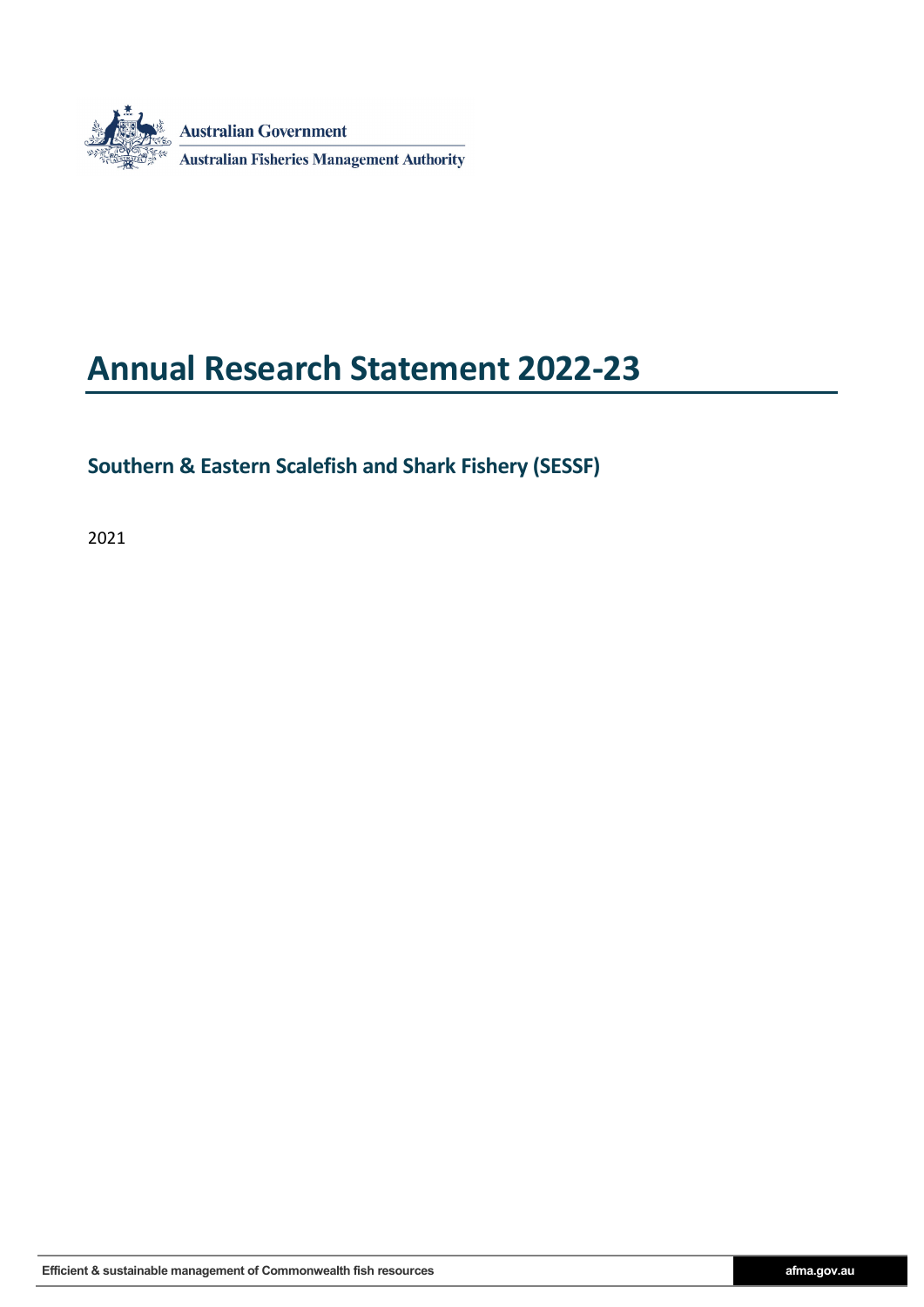# **Southern and Eastern Scalefish and Shark Fishery Annual Research Statement for 2022-23**

This Southern and Eastern Scalefish and Shark Fishery (SESSF) Annual Research Statement was developed by AFMA, in consultation with the SESSF Resource Assessment Group (SESSFRAG), South East Resource Assessment Group (SERAG) and the South East Management Advisory Committee (SEMAC). It identifies areas of high priority research for both AFMA and potential FRDC funding in 2022-23 and will be presented to the AFMA Research Committee (ARC) for consideration as part of the 2022-23 funding round.

#### **AFMA funding in 2022-23 - AFMA Research Committee (ARC)**

|                                                                                                                                           |                                                                                                                                                                                          | <b>Evaluation</b>                                                                                          |                         |                    |  |
|-------------------------------------------------------------------------------------------------------------------------------------------|------------------------------------------------------------------------------------------------------------------------------------------------------------------------------------------|------------------------------------------------------------------------------------------------------------|-------------------------|--------------------|--|
| <b>Title</b>                                                                                                                              | <b>Objectives and component tasks</b>                                                                                                                                                    | Total cost (\$)<br>(approx. only)                                                                          | <b>Priority/ranking</b> | <b>Feasibility</b> |  |
|                                                                                                                                           | APPROVED RESEARCH (UNDERWAY OR RECENTLY COMPLETED)                                                                                                                                       |                                                                                                            |                         |                    |  |
| <b>Integrated Scientific</b><br>Monitoring Program (ISMP)<br>(funded by the fishery)                                                      | AFMA observer program, logbooks                                                                                                                                                          | \$600k                                                                                                     | Essential               | High               |  |
| <b>Shark Industry Data Collection</b><br>(SIDaC) Program - 3 year co-<br>management contract ending<br>2021/22 (funded by the<br>fishery) | Crew-based data collection program                                                                                                                                                       | Total project cost<br>around \$423k (excl.<br>GST) over three<br>years (funded by the<br>fishery, not ARC) | Essential               | High               |  |
| Fish ageing for SESSF quota<br>species (190840) - 3 year<br>project ending 2022/23                                                        | Undertake fish ageing for the SESSF to support stock<br>assessments for the period 2020/21 to 2022/23.                                                                                   | Total project cost<br>around \$777k over<br>three years                                                    | Essential               | High               |  |
| SESSF Stock Assessment 2019-<br>20 to 2020-22 (project 190800)<br>-3 year project ending in<br>2021/22 (31 May 2022)                      | Provide quantitative and qualitative species assessments in<br>support of the five SESSFRAG assessment groups, including RBC<br>calculations within the SESSF harvest strategy framework | Three year project<br>(Total cost \$1.255m)<br>2019/20 \$50k<br>2020/21 \$503,575<br>2021/22 \$701,667     | Essential               | High               |  |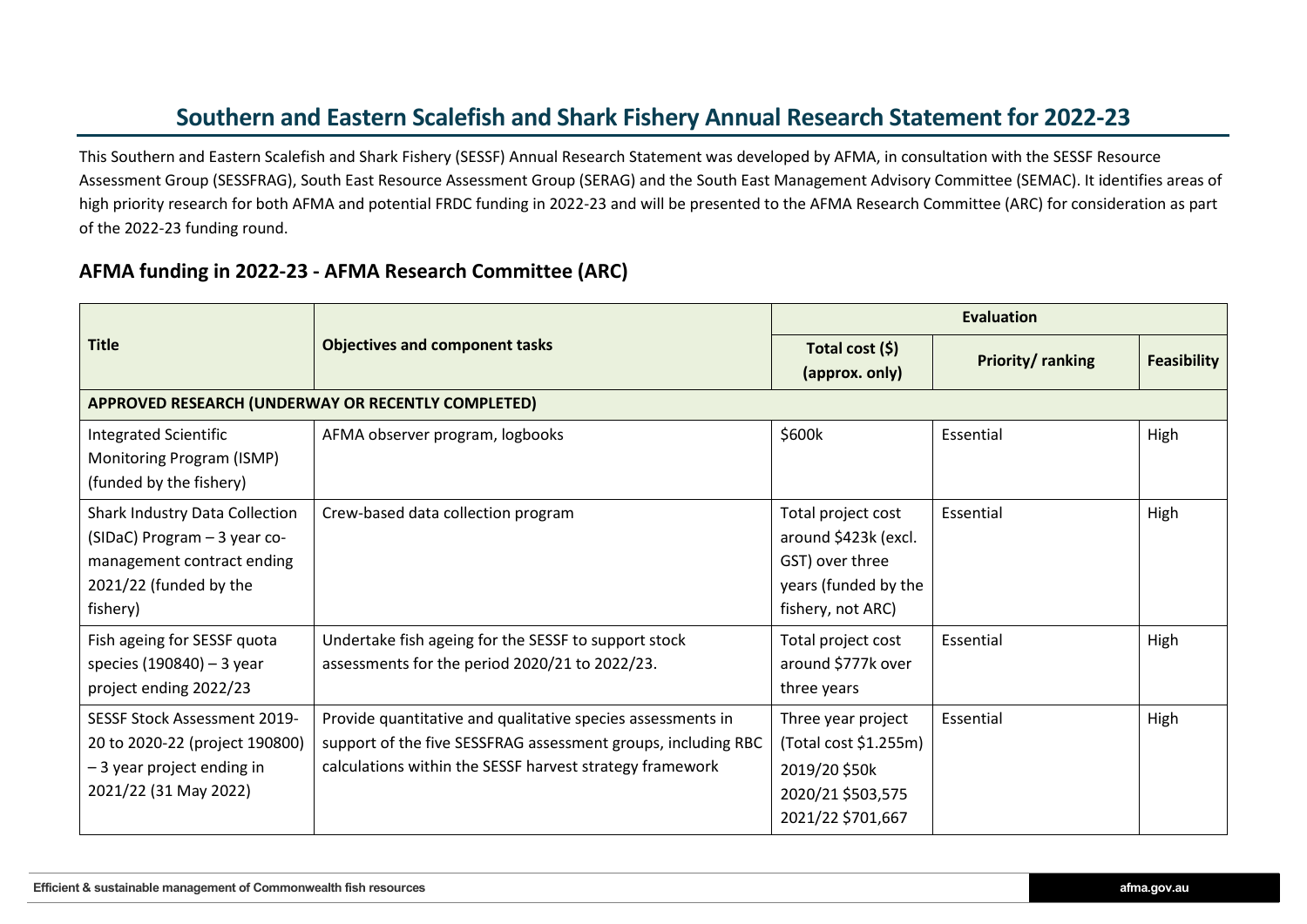|                                                                                                               |                                                                                                                                                                                                                                                                                                                                                                                                                                                                                      | <b>Evaluation</b>                                                             |           |                    |  |
|---------------------------------------------------------------------------------------------------------------|--------------------------------------------------------------------------------------------------------------------------------------------------------------------------------------------------------------------------------------------------------------------------------------------------------------------------------------------------------------------------------------------------------------------------------------------------------------------------------------|-------------------------------------------------------------------------------|-----------|--------------------|--|
| <b>Title</b>                                                                                                  | <b>Objectives and component tasks</b>                                                                                                                                                                                                                                                                                                                                                                                                                                                | Total cost (\$)<br>Priority/ranking<br>(approx. only)                         |           | <b>Feasibility</b> |  |
| Continued Close Kin Mark<br>Recapture sampling and<br>analysis for school shark<br>(190841) (ending in 24/25) | Continue close kin sampling and analysis for school shark as the<br>primary indicator of abundance for this species.                                                                                                                                                                                                                                                                                                                                                                 | Total project cost<br>about \$300K                                            | Essential | High               |  |
| Blue-eye Close-Kin Scoping<br>Study (190842)                                                                  | A scoping study to assess close-kin as a risk assessment<br>approach for blue-eye trevalla.                                                                                                                                                                                                                                                                                                                                                                                          | Two year project,<br>total cost of \$37K                                      | High      | High               |  |
| Pink ling Teir 1 Stock<br>Assessment 2021                                                                     | Provide a quantitative stock assessment for pink ling, including<br>RBC calculations consistent with the SESSF harvest strategy<br>framework. The assessment for pink ling is not included in the<br>broader stock assessment contract with CSIRO.                                                                                                                                                                                                                                   | Low                                                                           | Essential | High               |  |
| Research to support the<br><b>Upper-Slope Dogfish</b><br><b>Management Strategy</b>                           | Undertake an initial baseline survey, which will underpin a<br>long-term monitoring plan to measure the relative abundance<br>and recovery of Harrisson's dogfish and southern dogfish.<br>The survey is to be conducted in accordance with 'Option 1A<br>with DeepBRUVS identified in the report 'Research to support<br>the upper slope dogfish management strategy: Options for<br>monitoring the recovery of SOUTHERN DOGFISH and<br>Harrisson's dogfish (Williams et al. 2018)' | High, noting costs<br>are split between<br><b>SESSF and GAB</b><br>fisheries. | High      | High               |  |
| Orange roughy (Cascade)<br><b>Acoustic Survey 2021</b>                                                        | Submitted to the AFMA Research Committee in January 2021 -<br>was not considered by SERAG or SESSFRAG.<br>This research will provide an acoustic based biomass<br>estimation for orange roughy (Cascade) for the 2021 fishing<br>season. It also includes the collection of biological samples<br>including length, weight, sex, spawning stage and otolith<br>extraction.                                                                                                           | High                                                                          | High      | High               |  |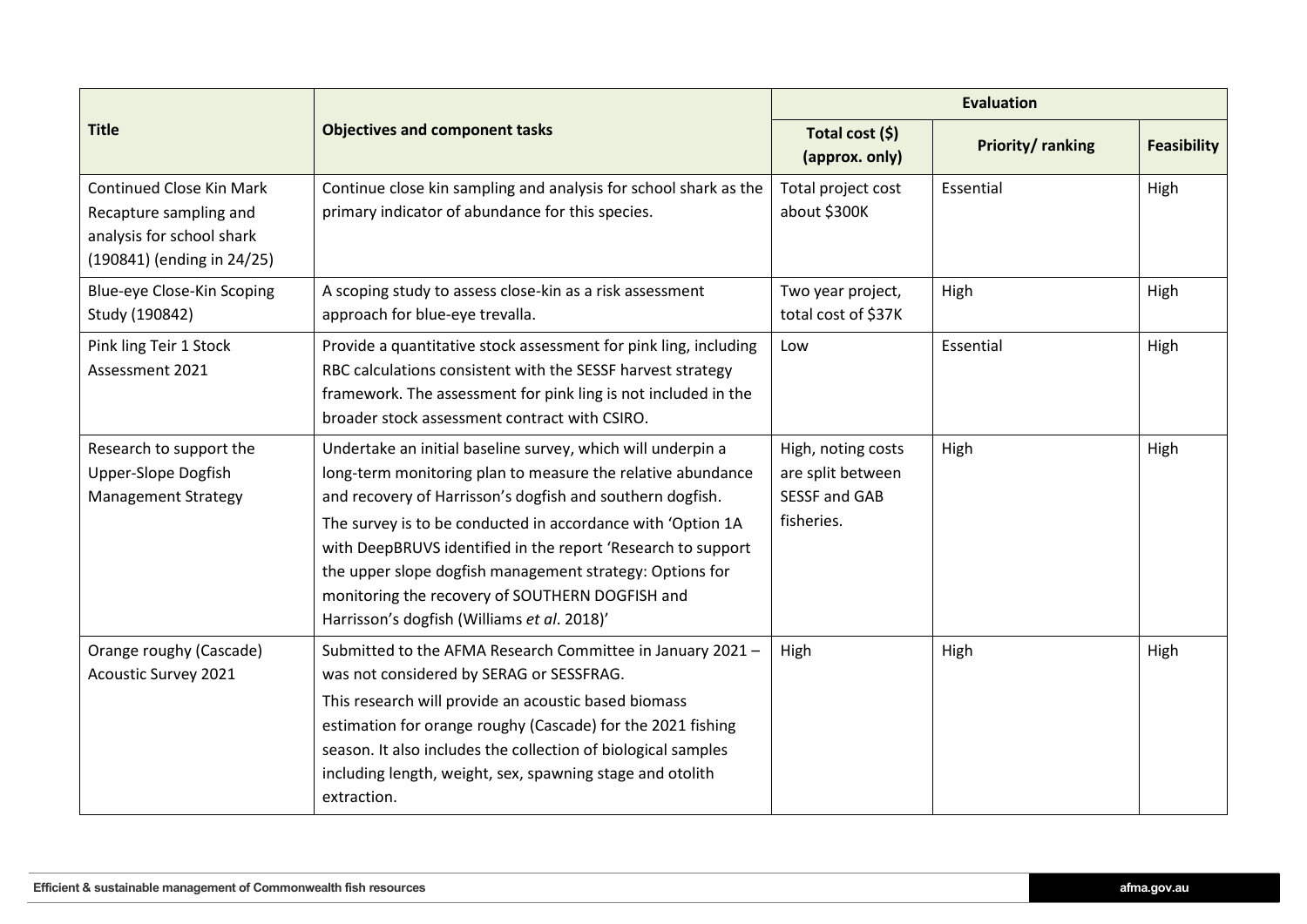|                                                  |                                                                |                                   | <b>Evaluation</b>          |                    |
|--------------------------------------------------|----------------------------------------------------------------|-----------------------------------|----------------------------|--------------------|
| <b>Title</b>                                     | <b>Objectives and component tasks</b>                          | Total cost (\$)<br>(approx. only) | Priority/ranking           | <b>Feasibility</b> |
| Analysis of blue grenadier                       | The next blue grenadier Tier 1 stock assessment is scheduled   | High                              | High                       | High               |
| acoustic survey data collected                   | for 2021 - the outputs of which will be used to recommend the  |                                   |                            |                    |
| by industry in 2019 for                          | total allowable catch for the period 2022-2024. While the      |                                   |                            |                    |
| inclusion in the 2021 Tier 1                     | assessment relies on catch per unit effort (CPUE) and          |                                   |                            |                    |
| stock assessment.                                | length/age data as inputs, the outputs from acoustic surveys   |                                   |                            |                    |
|                                                  | may also be used as an index of abundance, or used to validate |                                   |                            |                    |
|                                                  | the results of the assessment.                                 |                                   |                            |                    |
| <b>NEW IDENTIFIED RESEARCH NEEDS FOR 2022-23</b> |                                                                |                                   |                            |                    |
| <b>Stock assessments for SESSF</b>               | The annual assessment presents fishery statistics and catch at | High                              | Essential                  | High               |
| quota in the SESSF in 2022                       | size/age data and synthesises existing stock assessment        |                                   |                            |                    |
| (using data to 2021) and 2023                    | information for the key target species of the SESSF. This is a |                                   |                            |                    |
| (using data to 2022).                            | requirement of the SESSF Harvest Strategy.                     |                                   |                            |                    |
| Fish ageing for SESSF quota                      | Undertake fish ageing for the SESSF to support stock           | High                              | Essential                  | High               |
| species 3 year project ending                    | assessments for the period 2023/24 to 2025/26.                 |                                   |                            |                    |
| 2025/26                                          |                                                                |                                   |                            |                    |
| Non-extractive survey                            | Alternative approaches to establishing an index of abundance,  | High                              | <b>TBC</b>                 | High               |
| methodology for establishing                     | including a targeted fishing survey during the winter spawning |                                   | (pending FRDC              |                    |
| Eastern Gemfish index of                         | aggregation. An earlier project showed that stereo cameras on  |                                   | consideration of project - |                    |
| abundance                                        | nets are effective at sampling gemfish, including length       |                                   | Application of Close-Kin   |                    |
|                                                  | frequencies and biomass estimates (pending outcome of the      |                                   | assessments for rebuilding |                    |
|                                                  | close kin project below - Application of close-kin assessments |                                   | species in the SESSF)      |                    |
|                                                  | for rebuilding species in the SESSF))                          |                                   |                            |                    |
| Blue grenadier acoustic survey                   | The next blue grenadier Tier 1 stock assessment is scheduled   | High                              | High                       | High               |
| 2022 (including planning for                     | for 2021, and if a three-year Multi-year TAC (MYTAC) is        |                                   |                            |                    |
| 2023)                                            | adopted, the following assessment would be scheduled for       |                                   |                            |                    |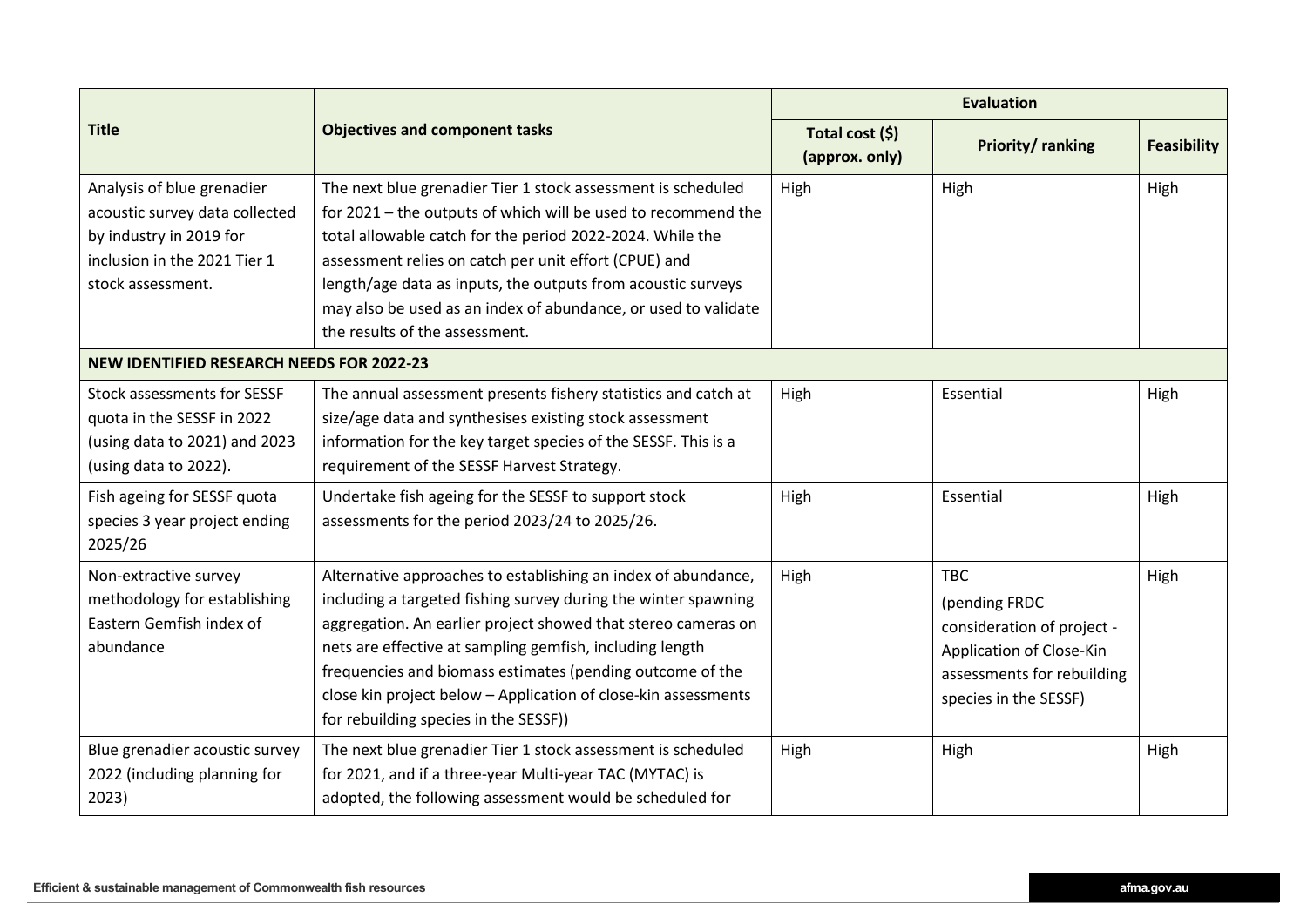|                                                        |                                                                                                                                                                                                                                                                                                                                                                                                                                                                                                                                                                                                              | <b>Evaluation</b>                 |                                            |                    |  |
|--------------------------------------------------------|--------------------------------------------------------------------------------------------------------------------------------------------------------------------------------------------------------------------------------------------------------------------------------------------------------------------------------------------------------------------------------------------------------------------------------------------------------------------------------------------------------------------------------------------------------------------------------------------------------------|-----------------------------------|--------------------------------------------|--------------------|--|
| <b>Title</b>                                           | <b>Objectives and component tasks</b>                                                                                                                                                                                                                                                                                                                                                                                                                                                                                                                                                                        | Total cost (\$)<br>(approx. only) | Priority/ranking                           | <b>Feasibility</b> |  |
|                                                        | 2024. An acoustic survey is scheduled for 2021. Additionally,<br>surveys will need to be completed in 2022 and in 2023. Given<br>the overlap of project milestones and financial years, AFMA are<br>proposing to:<br>a) include a research priority in the 2022-23 Research<br>Statement to allow for a survey to be completed in 2022,<br>and have data analysed and available for the 2024<br>assessment; and<br>include a research priority in the 2023-24 Research<br>b)<br>Statement to allow for a survey to be completed in 2023,<br>and have data analysed and available for the 2024<br>assessment. |                                   |                                            |                    |  |
| <b>Improving CPUE</b><br>standardisations for sharks   | Improve standardisations:<br>Clarify relationship between CPUE and net length<br>a)<br>Effects of Australian Sea Lion and other closures on CPUE<br>b)<br>Account for changing dynamics of fleet with new<br>C)<br>entrants.                                                                                                                                                                                                                                                                                                                                                                                 | Low                               | High                                       | High               |  |
| Orange roughy (Cascade)<br><b>Acoustic Survey 2022</b> | This research will provide an acoustic based biomass<br>estimation for orange roughy (Cascade) for the 2022 fishing<br>season. It also includes the collection of biological samples<br>including length, weight, sex, spawning stage and otolith<br>extraction.                                                                                                                                                                                                                                                                                                                                             | High                              | TBC (subject to outcome of<br>2021 survey) | High               |  |
| Re-ageing orange roughy<br>(Cascade) otoliths          | Revaluation of potential bias in Cascade Plateau orange roughy<br>age determination (that resulted in a lower natural mortality<br>rate than that used in other orange roughy assessments), to be<br>completed prior to any future stock assessment.                                                                                                                                                                                                                                                                                                                                                         | Low                               | High                                       | High               |  |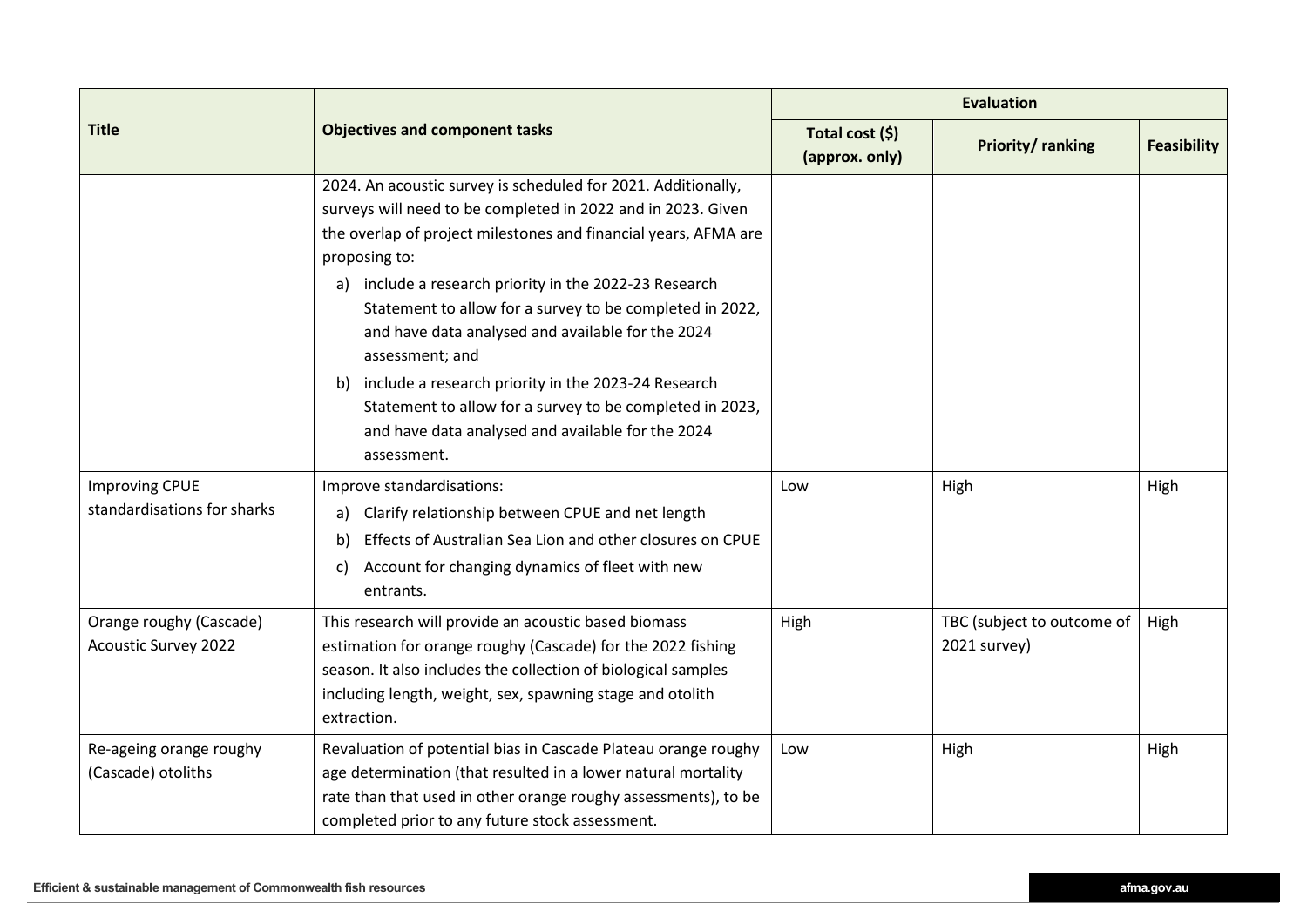| <b>Title</b>     | <b>Objectives and component tasks</b>                         | <b>Evaluation</b>                 |                  |                    |  |  |
|------------------|---------------------------------------------------------------|-----------------------------------|------------------|--------------------|--|--|
|                  |                                                               | Total cost (\$)<br>(approx. only) | Priority/ranking | <b>Feasibility</b> |  |  |
|                  | Note: this priority is only required if it cannot be included |                                   |                  |                    |  |  |
|                  | under the existing Fish Ageing Services (FAS) contract.       |                                   |                  |                    |  |  |
| Cost             | <b>Management priority categories</b>                         | <b>Feasibility categories</b>     |                  |                    |  |  |
| High: >\$200,000 | Essential<br>$\sim$                                           | High                              |                  |                    |  |  |

- 
- Medium: \$100,000 \$200,000 High High Medium Medium Medium Medium Medium Medium Low
- Low: <\$100,000 Medium Medium Medium -
- 

- Low

- 
- 
-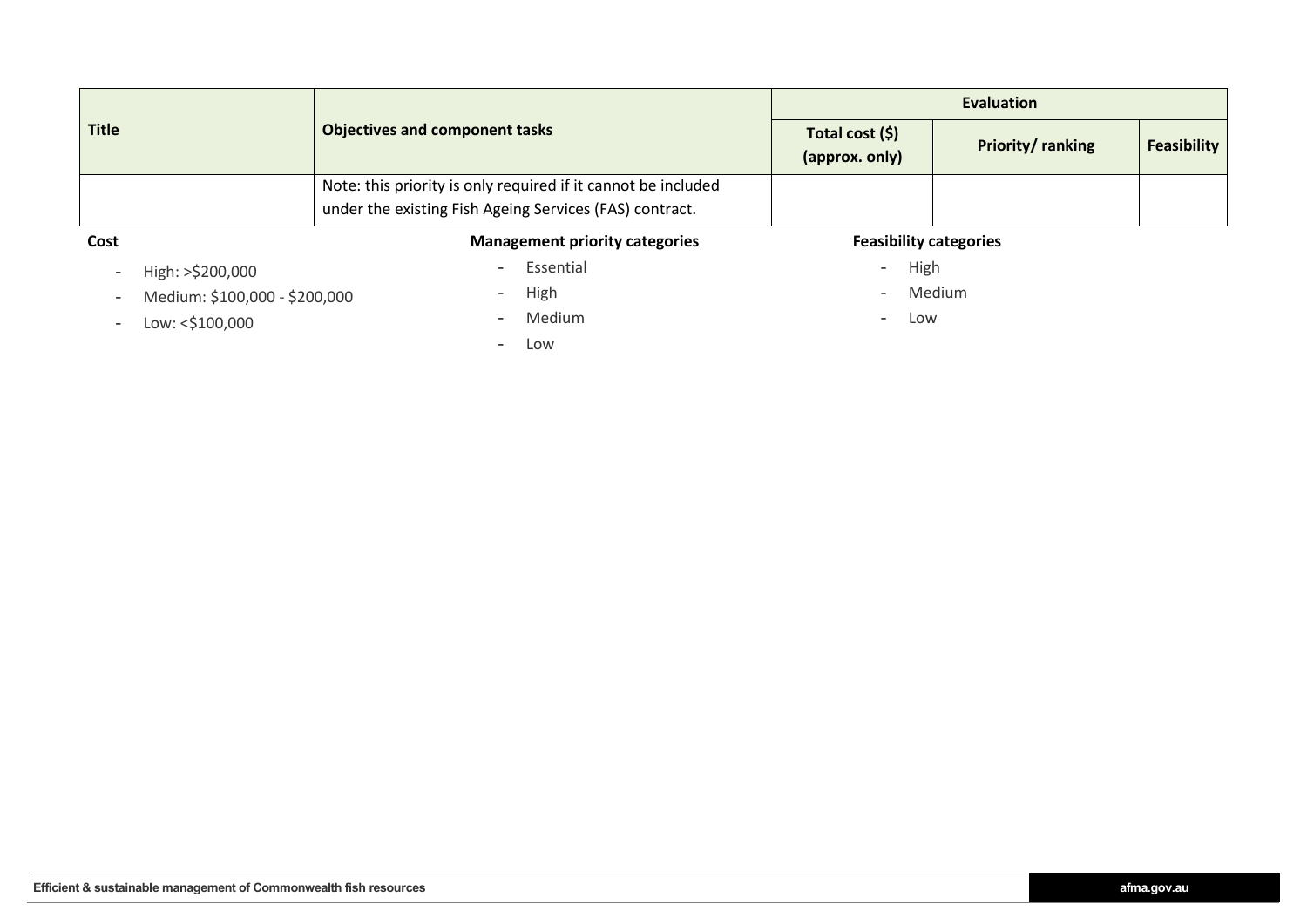|                                                                                                                                                                                         |                                                                                                                                                                                                                                                                                                                                                      | <b>Evaluation</b>                                                                      |                      |                    |  |
|-----------------------------------------------------------------------------------------------------------------------------------------------------------------------------------------|------------------------------------------------------------------------------------------------------------------------------------------------------------------------------------------------------------------------------------------------------------------------------------------------------------------------------------------------------|----------------------------------------------------------------------------------------|----------------------|--------------------|--|
| <b>Title</b>                                                                                                                                                                            | <b>Objectives and component tasks</b>                                                                                                                                                                                                                                                                                                                | <b>Total cost</b><br>(approx. only)                                                    | Priority/<br>ranking | <b>Feasibility</b> |  |
|                                                                                                                                                                                         | APPROVED RESEARCH (UNDERWAY OR RECENTLY COMPLETED)                                                                                                                                                                                                                                                                                                   |                                                                                        |                      |                    |  |
| Development and<br>evaluation of<br>multispecies harvest<br>strategies in the SESSF<br>(FRDC project 2018-<br>021)                                                                      | To develop and evaluate multi-species harvest strategies, including reference points<br>1.<br>and decision rules.<br>2. To evaluate future monitoring and assessment options identified in the SESSF<br>Monitoring and Assessment Research Project.<br>To develop a process and set of design principles for multi-species harvest strategies.<br>3. | \$464,973<br>Commenced<br>October 2018<br>and is due to<br>finish in<br>October 2020   | High                 | High               |  |
| An updated<br>understanding of<br>Eastern School<br>Whiting stock<br>structure and<br>improved stock<br>assessment for cross<br>jurisdictional<br>management (FRDC<br>project 2019-030) | Determining the stock structure of eastern school whiting stock and better understanding<br>the species composition mix between eastern school whiting and stout whiting.<br>Recommendations for approaching assessment(s) based on the outcomes of stock<br>structure work.                                                                         | \$420,285<br>3 year project<br>commencing in<br>Sept 2019 and<br>ending in May<br>2022 | High                 | High               |  |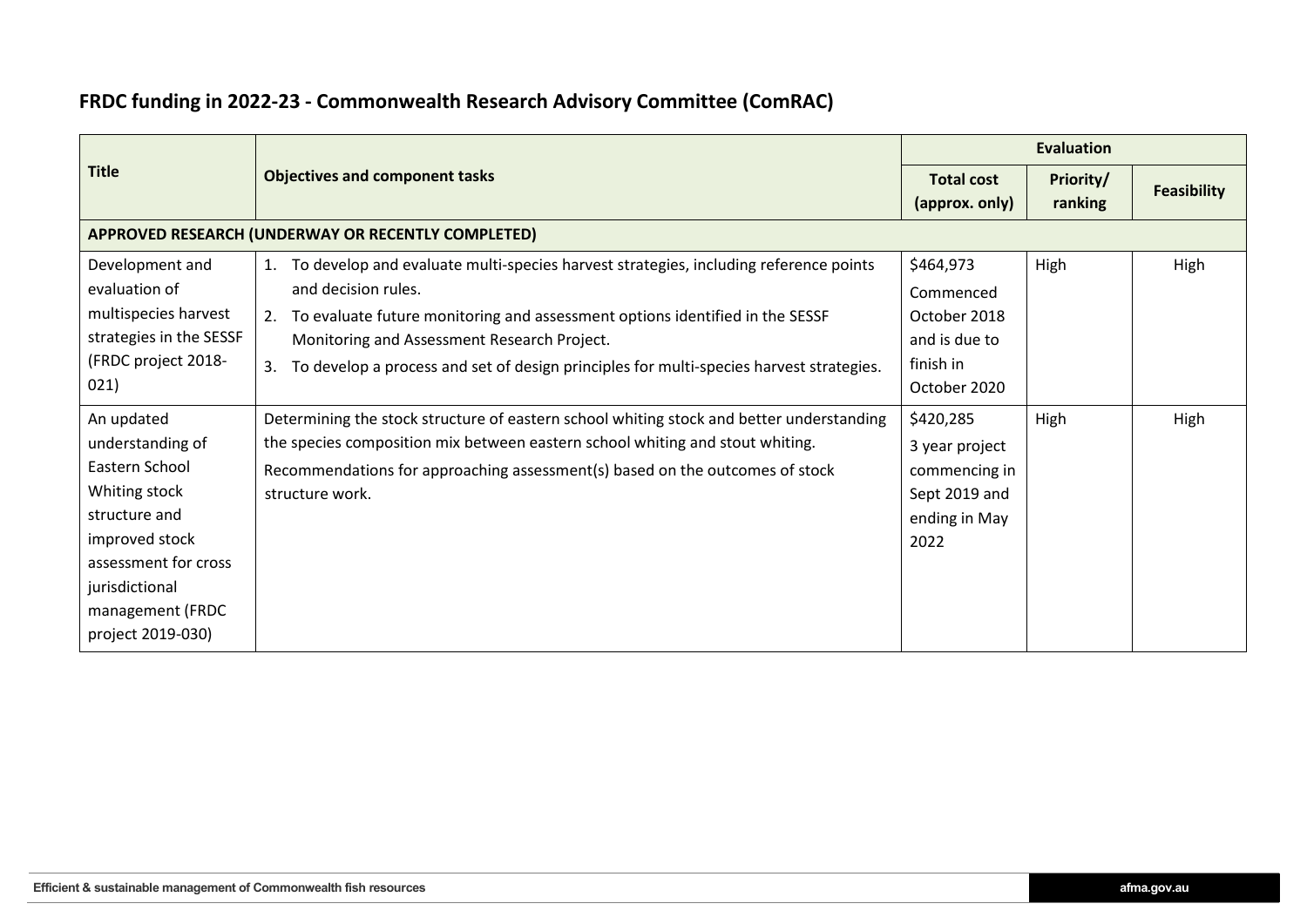|                                                                                                                                                                                                          |                                                                                                                                                                                                                                                                                                                                                                                                                                                                                                                                                                                                                                                                                                                                                                                                                                                                                                                                                                                                                                                                                                         |                                            | <b>Evaluation</b>    |                    |  |
|----------------------------------------------------------------------------------------------------------------------------------------------------------------------------------------------------------|---------------------------------------------------------------------------------------------------------------------------------------------------------------------------------------------------------------------------------------------------------------------------------------------------------------------------------------------------------------------------------------------------------------------------------------------------------------------------------------------------------------------------------------------------------------------------------------------------------------------------------------------------------------------------------------------------------------------------------------------------------------------------------------------------------------------------------------------------------------------------------------------------------------------------------------------------------------------------------------------------------------------------------------------------------------------------------------------------------|--------------------------------------------|----------------------|--------------------|--|
| <b>Title</b>                                                                                                                                                                                             | <b>Objectives and component tasks</b>                                                                                                                                                                                                                                                                                                                                                                                                                                                                                                                                                                                                                                                                                                                                                                                                                                                                                                                                                                                                                                                                   | <b>Total cost</b><br>(approx. only)        | Priority/<br>ranking | <b>Feasibility</b> |  |
| Revisiting biological<br>parameters and<br>information used in<br>the assessment of<br>Commonwealth<br>fisheries: a reality<br>check and workplan<br>for future proofing.<br>(FRDC project 2019-<br>010) | Identify the origin of current biological information used in assessments of species<br>$\mathbf{1}$ .<br>(including empirical stock assessments and ecosystem modelling efforts) carried out<br>under the Commonwealth Harvest Strategy Policy, including the pedigree of the<br>information (provenance, age, appropriateness of methods used).<br>Assess the implications and risks associated with using dated and borrowed<br>2.<br>information in assessments currently used for informing fisheries management,<br>including the scale of any risks and the species for which a change in biological<br>parameters used in assessments has the greatest impact.<br>Identify the methods that might be applied to update priority biological parameters,<br>3.<br>including a review of the efficacy and applicability of novel methods and approaches<br>developed in recent years.<br>Articulate a work plan including appropriate sampling regimes required for updating<br>4.<br>priority biological parameters used in assessments for those species identified as<br>being at most at risk. | \$189K                                     | High                 | High               |  |
| Improving and<br>promoting fish trawl<br>selectivity in the SESSF<br>and GABTS (FRDC<br>project 2019-027)                                                                                                | Quantify the performance of discard and bycatch reduction strategies in the GABT Sector<br>and SET Sector.<br>Recommendations for reducing discards and increasing NER and boat level profits in the<br>trawl fisheries.                                                                                                                                                                                                                                                                                                                                                                                                                                                                                                                                                                                                                                                                                                                                                                                                                                                                                | High (\$776,376<br>total SESSF and<br>GAB) | High                 | High               |  |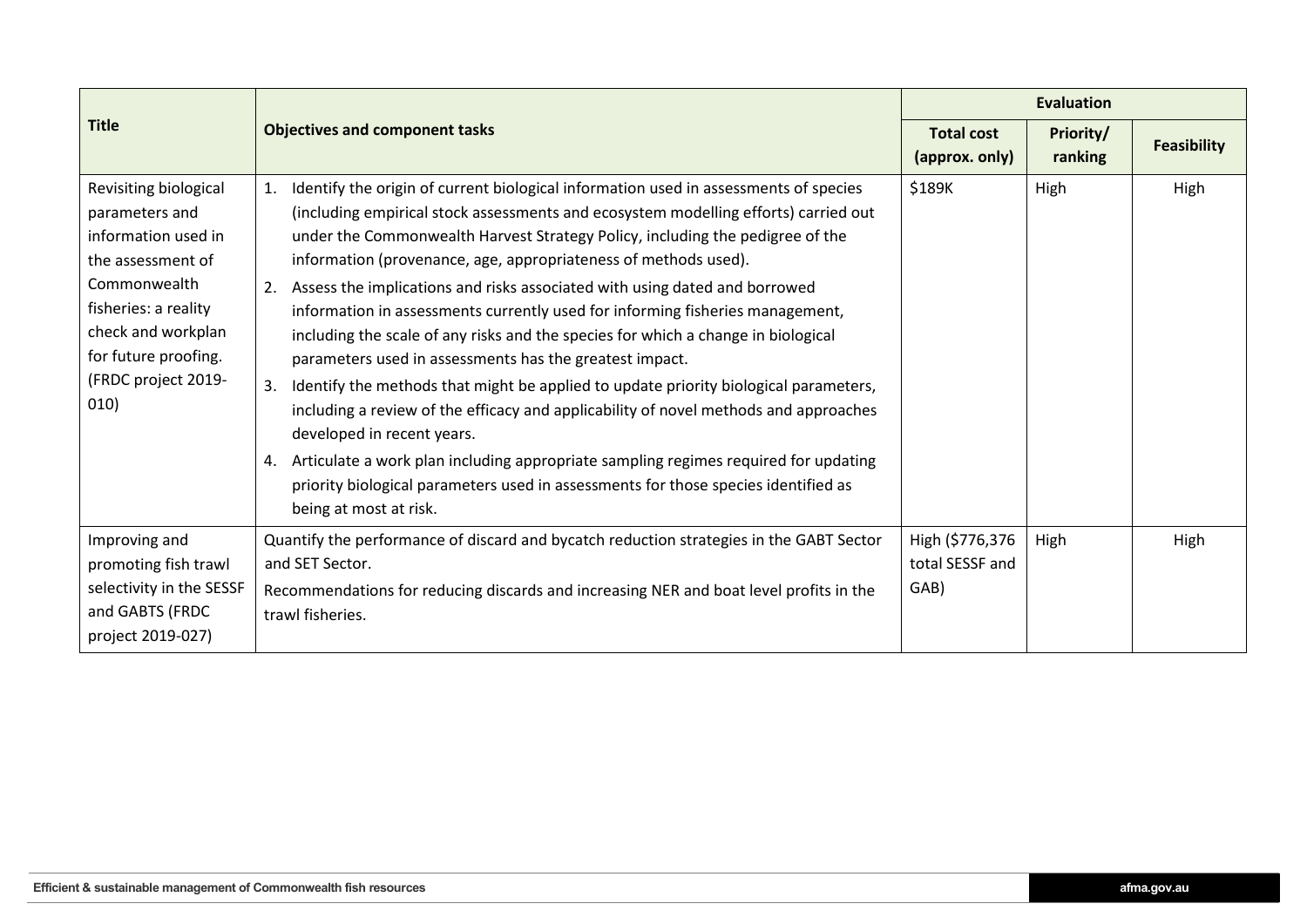| Implementation of     |    | 1. To review relevant international research and management approaches to account for    | Low | High | High |
|-----------------------|----|------------------------------------------------------------------------------------------|-----|------|------|
| dynamic reference     |    | environmentally-driven productivity change in stock assessments, reference points        |     |      |      |
| points and harvest    |    | and harvest strategies for selected Australian fish stocks.                              |     |      |      |
| strategies to account |    | 2. To identify and describe circumstances and fish stocks for which dynamic reference    |     |      |      |
| for environmentally-  |    | points should or should not be used in stock assessments and harvest strategies, and     |     |      |      |
| driven changes in     |    | develop appropriate methodology for conducting assessments using dynamic                 |     |      |      |
| productivity in       |    | reference points.                                                                        |     |      |      |
| Australian fisheries  |    | 3. To identify selected candidate fish stocks showing likely environmentally-driven      |     |      |      |
| (FRDC project 2019-   |    | productivity change, conduct comparative assessments for these stocks using              |     |      |      |
| 036)                  |    | equilibrium and dynamic reference points, and prepare a candidate harvest strategy       |     |      |      |
|                       |    | that includes dynamic reference points for testing in the FRDC Multi-Species Harvest     |     |      |      |
|                       |    | Strategy project.                                                                        |     |      |      |
|                       |    | 4. To make recommendations on future implementation of dynamic reference points          |     |      |      |
|                       |    | and harvest strategies for Australian fish stocks.                                       |     |      |      |
|                       |    | 5. To develop and improve methods for detecting and quantifying changes in               |     |      |      |
|                       |    | productivity (growth and recruitment) in stock assessments, to relate these to           |     |      |      |
|                       |    | environmental mechanisms causing productivity changes, and to evaluate data needs,       |     |      |      |
|                       |    | including environmental indices, required to usefully detect and evaluate productivity   |     |      |      |
|                       |    | change under various circumstances.                                                      |     |      |      |
|                       |    | 6. To consider and evaluate options for effective harvest control rules, incorporating   |     |      |      |
|                       |    | dynamic reference points, that might appropriately respond to changes in fish stock      |     |      |      |
|                       |    | productivity, including environmentally driven trends in productivity.                   |     |      |      |
|                       |    | 7. To identify environmental circumstances and fish stock characteristics under which it |     |      |      |
|                       |    | would be appropriate and advisable to move to using assessments and management           |     |      |      |
|                       |    | approaches incorporating dynamic productivity and reference points, vs. stocks for       |     |      |      |
|                       |    | which dynamic approaches offer no benefit compared to existing equilibrium               |     |      |      |
|                       |    | approaches.                                                                              |     |      |      |
|                       | 8. | To make recommendations on future stock assessment approaches, data                      |     |      |      |
|                       |    | requirements, harvest control rules and management approaches incorporating              |     |      |      |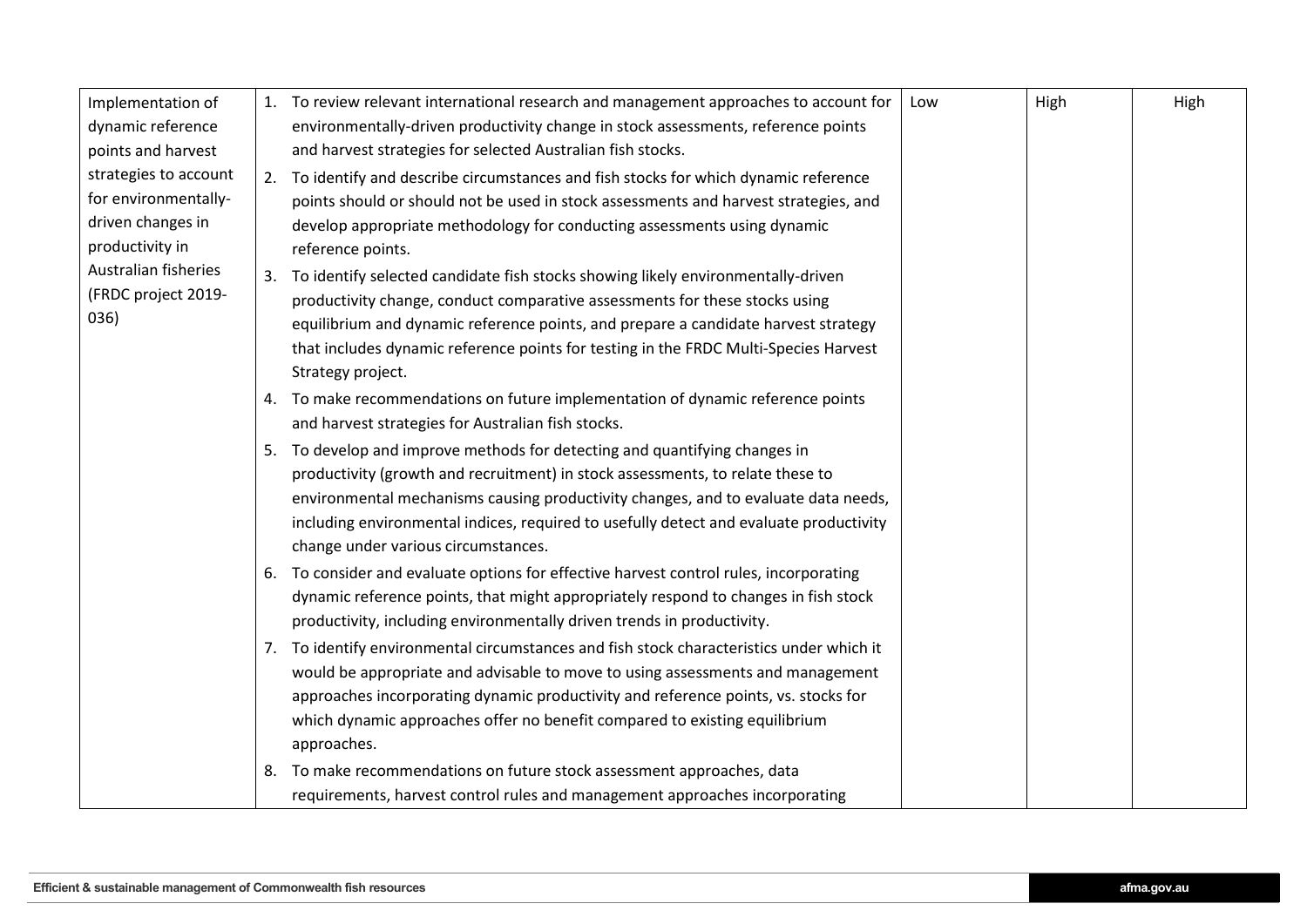|                                                                                                                                                        |                                                                                                                                                                                                                                                                                                                    |                                     | <b>Evaluation</b>    |                    |  |  |
|--------------------------------------------------------------------------------------------------------------------------------------------------------|--------------------------------------------------------------------------------------------------------------------------------------------------------------------------------------------------------------------------------------------------------------------------------------------------------------------|-------------------------------------|----------------------|--------------------|--|--|
| <b>Title</b>                                                                                                                                           | <b>Objectives and component tasks</b>                                                                                                                                                                                                                                                                              | <b>Total cost</b><br>(approx. only) | Priority/<br>ranking | <b>Feasibility</b> |  |  |
|                                                                                                                                                        | environmental indicators, dynamic productivity and dynamic reference points for<br>Australian fish stocks.                                                                                                                                                                                                         |                                     |                      |                    |  |  |
| <b>NEW IDENTIFIED RESEARCH FOR 2022-23</b>                                                                                                             |                                                                                                                                                                                                                                                                                                                    |                                     |                      |                    |  |  |
| Application of Close-<br>Kin assessments for<br>key and rebuilding<br>species in the<br>Southern and Eastern<br>Scalefish and Shark<br>Fishery (SESSF) | A feasibility study to determine whether close-kin assessments are an option for key<br>commercial species in the SESSF, including what a sampling design would look like and<br>how much it would cost. Include blue-eye trevalla pending ARC support for blue-eye<br>trevalla close-kin project.                 | <b>High (500k)</b>                  | High                 | High               |  |  |
| Developing a Harvest<br>Strategy for school<br>shark as a case study<br>for species where<br>depletion can no<br>longer be estimated<br>against $B_0$  | Investigate development of a harvest strategy for species where depletion can no longer<br>be estimated against $B_0$ (absolute estimate is only available), using school shark as a case<br>study. To be informed by the multi-species harvest strategy project (MSHSP), and dynamic<br>reference points project. | High                                | High                 | High               |  |  |
| School shark post<br>release survival                                                                                                                  | Investigation of the post release survival rates of school shark (focus on immediate and<br>post- release mortality), and the application of survivability to discard estimates for this<br>species.                                                                                                               | Medium                              | Medium               | High               |  |  |
| Identification and<br>monitoring of school<br>shark pupping grounds<br>to understand stock<br>structure                                                | Identify nursery areas for school shark in South Australia for potential future conservation<br>areas. Including locations, connectivity to get better understanding of stock structure.<br>Monitor known pupping grounds to monitor recruitment levels and stock structure.                                       | Medium                              | Medium               | Medium             |  |  |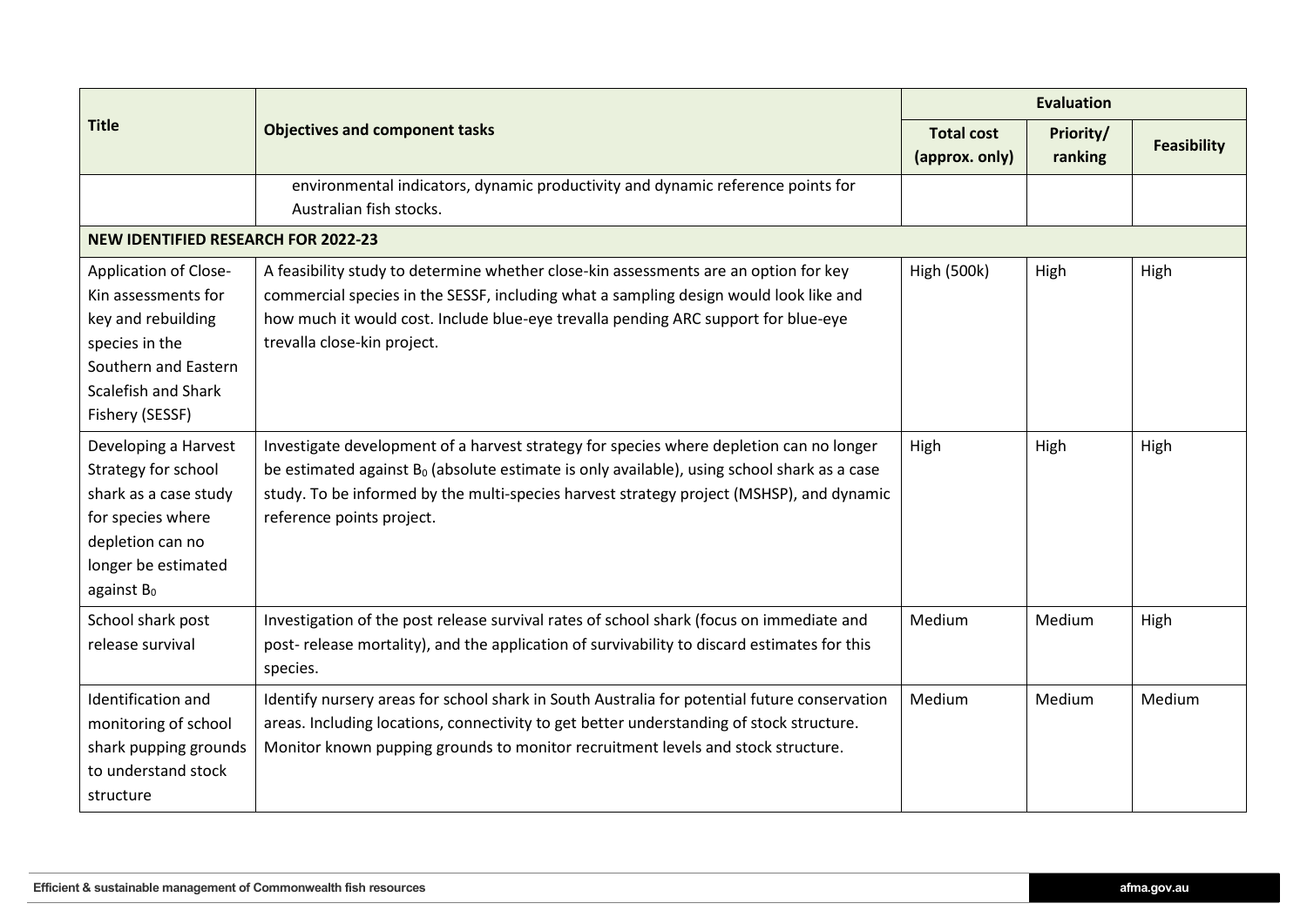## **Research projects identified for inclusion in future research plans**

|                       |                                                                                              |                                        | <b>Evaluation</b>       |                    |  |
|-----------------------|----------------------------------------------------------------------------------------------|----------------------------------------|-------------------------|--------------------|--|
| <b>Title</b>          | <b>Objectives and component tasks</b>                                                        | <b>Total cost</b><br>(approx.<br>only) | <b>Priority/ranking</b> | <b>Feasibility</b> |  |
| Orange roughy         | This research will provide an acoustic based biomass estimation for orange roughy            | Low (not                               | High                    | High               |  |
| (Eastern) acoustic    | (Eastern) for the 2023 fishing season. It also includes the collection of biological samples | directly                               |                         |                    |  |
| survey 2023           | including length, weight, sex, spawning stage and otolith extraction.                        | funded<br>through ARC)                 |                         |                    |  |
| Desktop study to      | The current ERA methodology calculates 'swept area' by using the width of the net, but       | Low                                    | High (done as           | High               |  |
| determine herding     | does not include the sweeps, bridles or doors. However, the effective swept area may         |                                        | part of ERA in          |                    |  |
| behaviour for various | be larger if trawl doors, sweeps and bridles are included, and this may have an influence    |                                        | 2023/24)                |                    |  |
| SESSF species to      | on herding behaviour for different species or species groups. The next ERA is due in         |                                        |                         |                    |  |
| inform future ERA     | 2024 for trawl fisheries of the SESSF.                                                       |                                        |                         |                    |  |
| assessments           |                                                                                              |                                        |                         |                    |  |
|                       | SERAG did not consider this an immediate research priority, and recommended                  |                                        |                         |                    |  |
|                       | updating the 2019 otter board trawl ERA to increase estimates of swept area as a             |                                        |                         |                    |  |
|                       | sensitivity to demonstrate the change in risk scores. If the change is significant, then     |                                        |                         |                    |  |
|                       | characterising herding behaviour for vulnerable species may be reconsidered as a             |                                        |                         |                    |  |
|                       | future research priority.                                                                    |                                        |                         |                    |  |
| Changes to CPUE       | Develop general approaches for SESSF CPUE standardisations that deal with such issues        | Low                                    | Medium                  | High               |  |
| standardisations      | as structural adjustment and targeting.                                                      |                                        |                         |                    |  |
| Better understanding  | • Quantitative measure of TEP interactions in the SESSF.                                     | High                                   | Low                     | Medium             |  |
| of protected species  | • Assessment of population size for relevant species.                                        |                                        |                         |                    |  |
| interactions and      |                                                                                              |                                        |                         |                    |  |
| potential impacts     |                                                                                              |                                        |                         |                    |  |
| Changes in fishing    | Literature review/meta-analysis of changes to fishing power over time. Relates to            | Low                                    | Low                     | High               |  |
| power                 | under-caught TAC project. Commence with desktop study looking at available                   |                                        | <b>Being</b>            |                    |  |
|                       | information. Note work already done on mesh sizes on the Danish seine fleet.                 |                                        | considered at           |                    |  |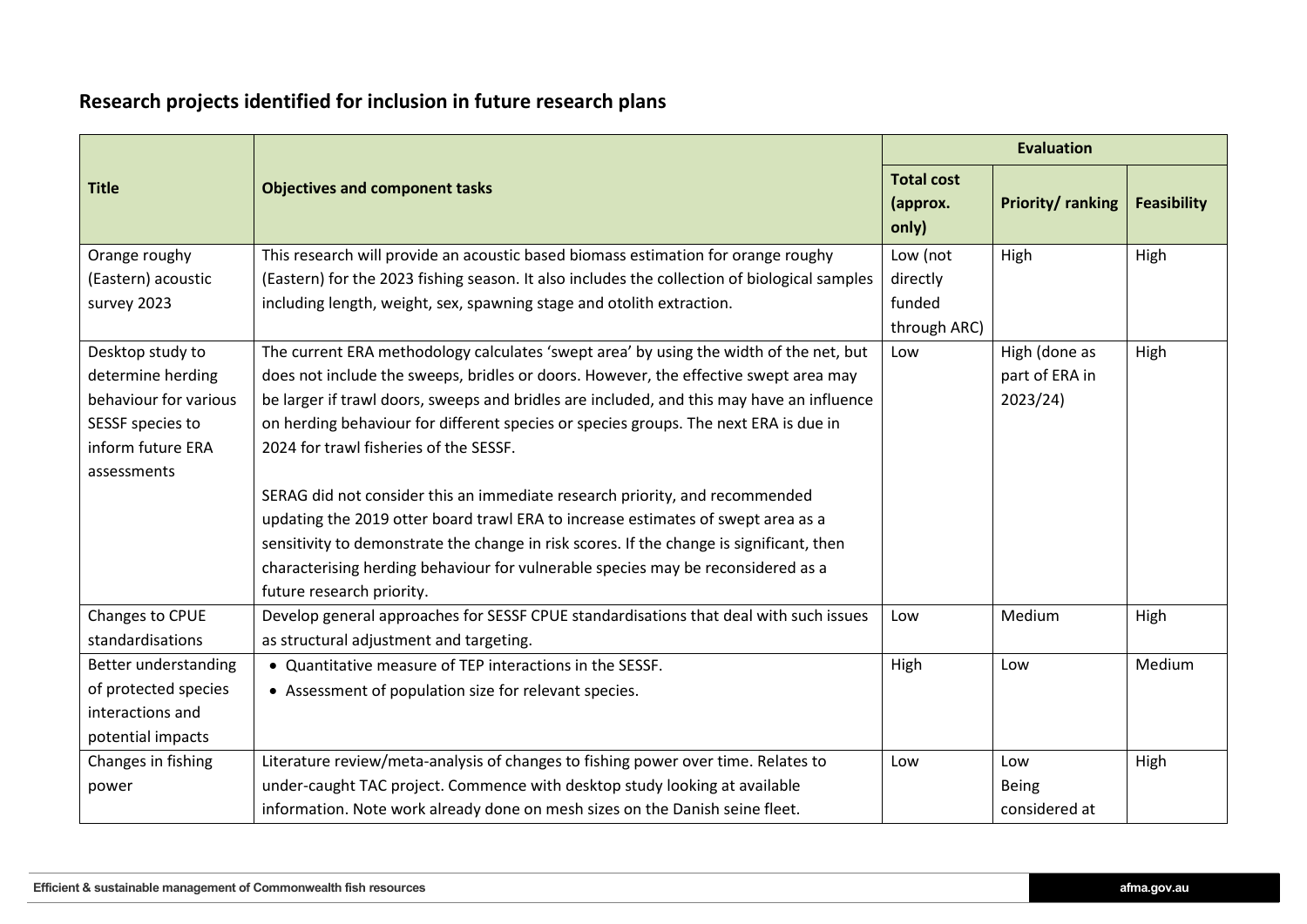|                           |                                                                                      | <b>Evaluation</b>                      |                         |                    |  |
|---------------------------|--------------------------------------------------------------------------------------|----------------------------------------|-------------------------|--------------------|--|
| <b>Title</b>              | <b>Objectives and component tasks</b>                                                | <b>Total cost</b><br>(approx.<br>only) | <b>Priority/ranking</b> | <b>Feasibility</b> |  |
|                           |                                                                                      |                                        | implementation          |                    |  |
|                           |                                                                                      |                                        | workshop                |                    |  |
| Maximising economic       | • Identify factors which impact on the profitability of individual operators and the | Medium                                 | Medium                  |                    |  |
| returns for the           | fishery.                                                                             |                                        | Await outcomes          |                    |  |
| Australian community      | • Improve market dynamics.                                                           |                                        | of under-caught         |                    |  |
|                           | • Increase efficiency of vessels.                                                    |                                        | TACs and multi-         |                    |  |
|                           |                                                                                      |                                        | species harvest         |                    |  |
|                           |                                                                                      |                                        | strategy project.       |                    |  |
|                           |                                                                                      |                                        | If gaps remain          |                    |  |
|                           |                                                                                      |                                        | priority might be       |                    |  |
|                           |                                                                                      |                                        | revised.                |                    |  |
| Identification of         | Identify nursery areas for school shark in South Australia for potential future      | Low                                    | Medium                  | High               |  |
| school shark nursery      | conservation areas.                                                                  |                                        |                         |                    |  |
| areas in South            | Current work: PhD student (Matt McMillan).                                           |                                        |                         |                    |  |
| Australia                 |                                                                                      |                                        |                         |                    |  |
| Options for data poor     | Develop improved assessment methods for low catch and data poor species in the       | Low                                    | Medium                  | High               |  |
| assessments               | SESSF.                                                                               |                                        |                         |                    |  |
| Close Kin Mark            | Consider whether the CKMR approach can be applied to gummy shark cost effectively,   | High                                   | Medium                  | High               |  |
| Recapture (CKMR) for      | noting some concerns with CPUE as an index for gummy shark with ongoing avoidance    |                                        |                         |                    |  |
| gummy shark               | of school shark.                                                                     |                                        |                         |                    |  |
| <b>Standardising CPUE</b> | To improve CPUE standardisations in the SESSF.                                       | Low                                    | High                    | High               |  |
| for skipper effect        |                                                                                      |                                        |                         |                    |  |
| using logbook skipper     |                                                                                      |                                        |                         |                    |  |
| ID and experience in      |                                                                                      |                                        |                         |                    |  |
| the SESSF.                |                                                                                      |                                        |                         |                    |  |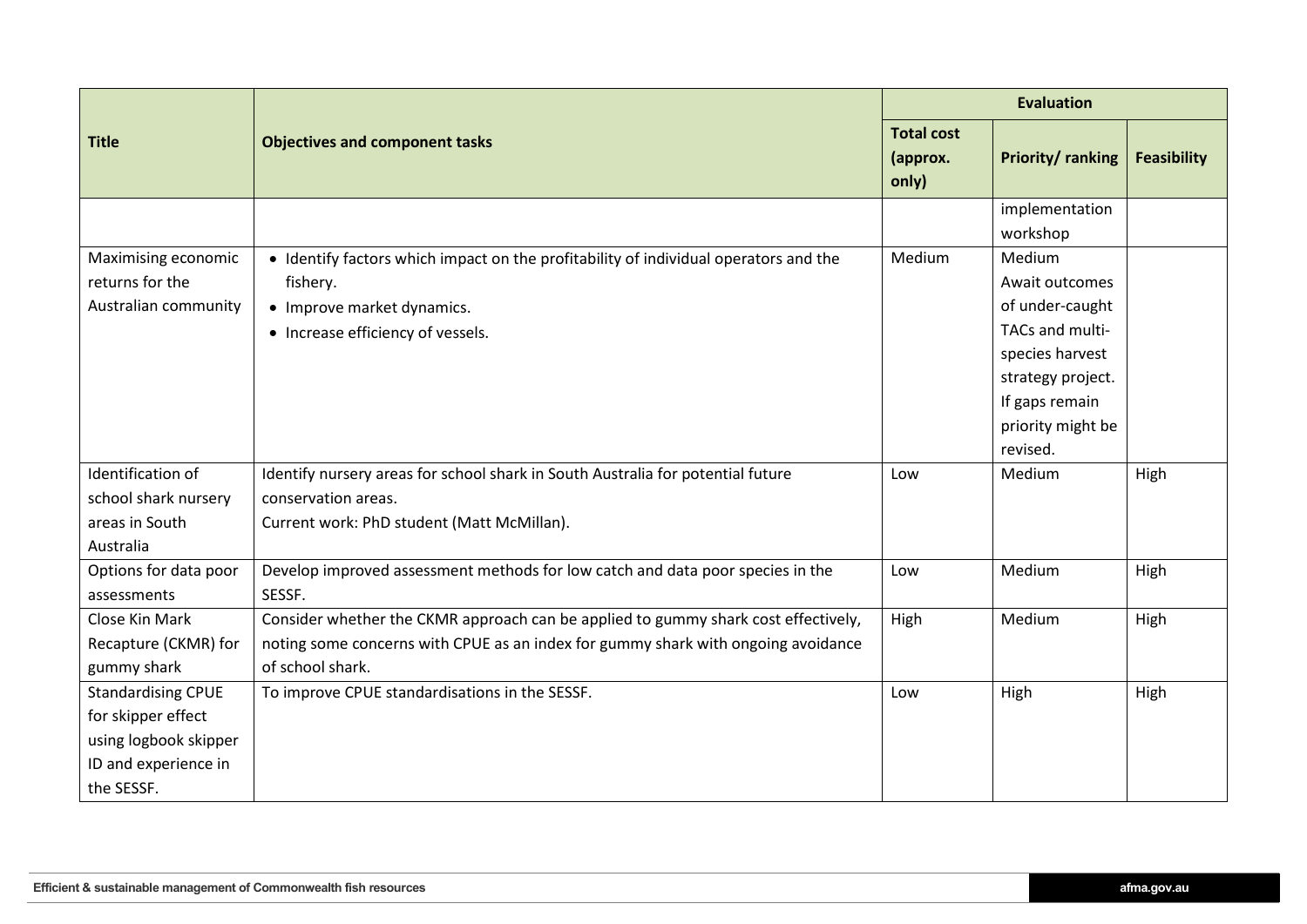|                        |                                                                                         | <b>Evaluation</b>                      |                          |                    |  |  |
|------------------------|-----------------------------------------------------------------------------------------|----------------------------------------|--------------------------|--------------------|--|--|
| <b>Title</b>           | <b>Objectives and component tasks</b>                                                   | <b>Total cost</b><br>(approx.<br>only) | <b>Priority/ ranking</b> | <b>Feasibility</b> |  |  |
| Examination of data    | Since the introduction of EM in the Gillnet, Hook and Trap Sector, and more recently as | Medium                                 | Low                      | High               |  |  |
| acquired through       | part of the trial of EM in the Commonwealth Trawl Sector there has been overlap of      |                                        | Pending                  |                    |  |  |
| electronic monitoring, | data collected by onboard observers, EM coverage and logbooks. At its 2018 Data         |                                        | outcomes of CTS          |                    |  |  |
| logbooks and on        | Meeting, SESSFRAG prioritised the need to review and compare the data acquired          |                                        | trial                    |                    |  |  |
| board observers (CTS)  | through the various sources, with a particular focus on discard estimates and catch     |                                        |                          |                    |  |  |
|                        | composition.                                                                            |                                        |                          |                    |  |  |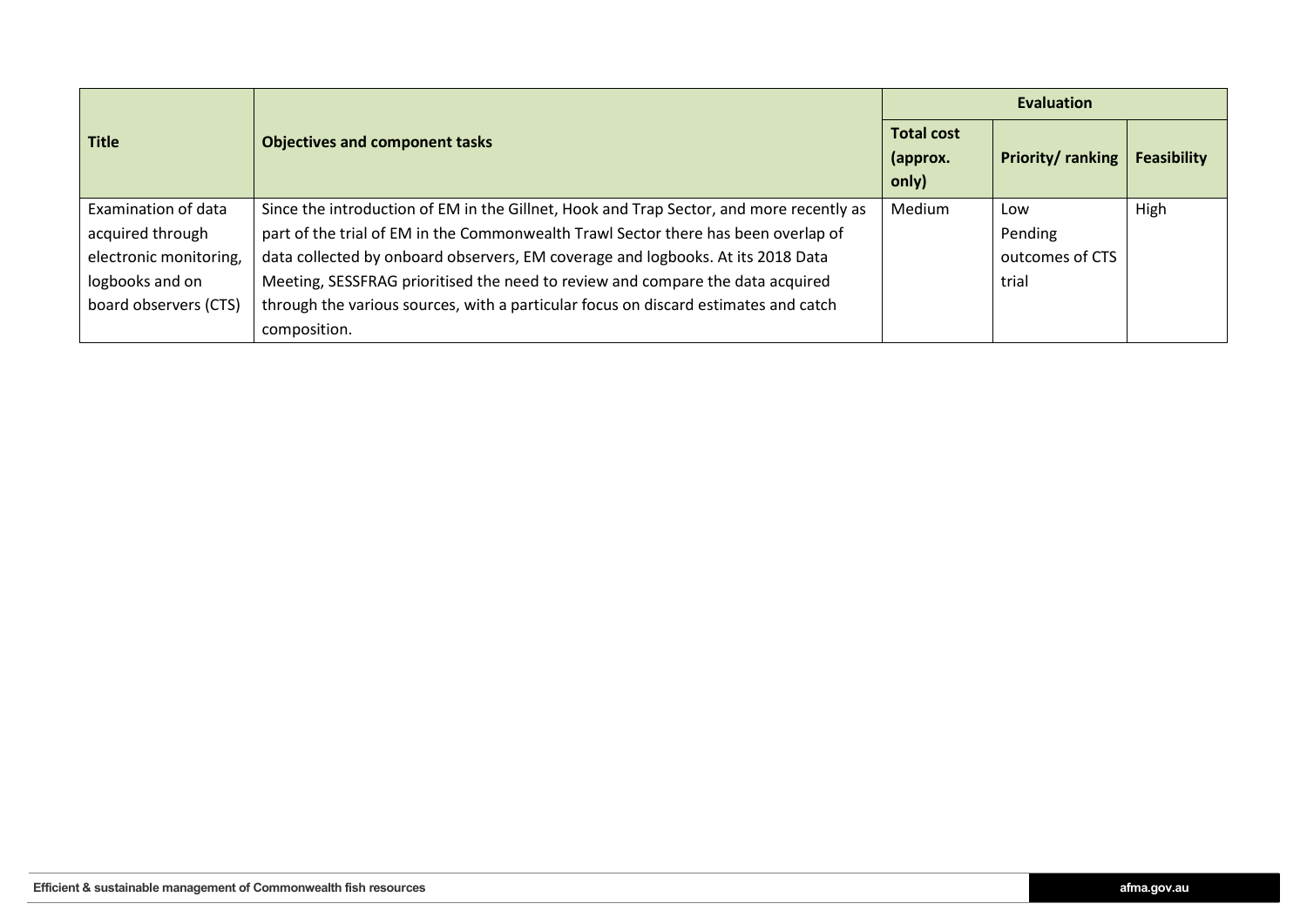### <span id="page-13-0"></span>**SESSF stock assessments schedule**

| <b>Species</b>       | MYTAC in 2021-22 season $1$          | Last<br>assessed                   | 2019         | 2020       | 2021                | 2022         | 2023       | 2024         | AFMA management comment                                                                                                                                                                                                                                                                                                                                                                                        |
|----------------------|--------------------------------------|------------------------------------|--------------|------------|---------------------|--------------|------------|--------------|----------------------------------------------------------------------------------------------------------------------------------------------------------------------------------------------------------------------------------------------------------------------------------------------------------------------------------------------------------------------------------------------------------------|
| Alfonsino            | 7 <sup>th</sup> year of 3-year MYTAC | 2013                               |              |            |                     |              |            |              | Future assessment subject to periodic review (SESSFRAG 2019<br>recommended to commission - delay the next assessment until<br>2020 due to low catches and lack of data)                                                                                                                                                                                                                                        |
| <b>Bight redfish</b> | 2 <sup>nd</sup> of 5-year MYTAC      | 2019                               | $\mathbf{1}$ |            |                     |              |            | $\mathbf{1}$ | GABMAC raised concerns about uncertainty in the model and<br>recent biomass estimates form the FIS - however the TAC is<br>largely undercaught.                                                                                                                                                                                                                                                                |
| Blue eye trevalla    | Single year TAC                      | 2018<br>(Seamount)<br>2020 (Slope) |              | 4 (slope)  | 4 (slope)<br>5(S/M) |              |            |              | Tier 4 for slope stock only updated in 2020 - single year MYTAC<br>for 2021-22 season.<br>4 (slope) Tier 4 scheduled for slope and Tier 5 for seamounts in 2021.<br>5 (S/M) Trigger to be implemented for the seamounts with no more than<br>54 t to be taken in any fishing year.<br>CKMR being investigated.                                                                                                 |
| Blue grenadier       | 3rd of 3-year MYTAC                  | 2018                               |              |            | 1                   |              |            | $\mathbf{1}$ | Under-caught and above target. As this is a very consistent stock,<br>the stock assessment could be delayed a year (and perhaps<br>thereafter undertaken every four years rather than three)<br>SESSFRAG (March 2021) recommended considering deferring the<br>2021 blue grenadier Tier 1 assessment (dependent upon the<br>analysis for the 2019 acoustic survey data - to be completed in<br>May/June 2021). |
| Blue warehou         | N/A (rebuilding species)             | 2013                               |              |            |                     |              |            |              | Schedule subject to annual review of fishery indicators                                                                                                                                                                                                                                                                                                                                                        |
| Deepwater flathead   | 2 <sup>nd</sup> of 3-year MYTAC      | 2019                               | $\mathbf{1}$ |            |                     | $\mathbf{1}$ |            |              |                                                                                                                                                                                                                                                                                                                                                                                                                |
| Deepwater shark east | 3rd of 3-year MYTAC                  | 2018<br>(T4)                       |              |            | 5                   |              |            | 5            |                                                                                                                                                                                                                                                                                                                                                                                                                |
| Deepwater shark west | 3rd of 3-year MYTAC                  | 2018<br>(T4)                       |              |            | 5                   |              |            | 5            |                                                                                                                                                                                                                                                                                                                                                                                                                |
| Elephant fish        | 2 <sup>nd</sup> of 3-year MYTAC      | 2020                               |              | <b>WOE</b> |                     |              | <b>WOE</b> |              | Assessed using weight of evidence approach in Jan 2020.                                                                                                                                                                                                                                                                                                                                                        |
| Flathead             | 2 <sup>nd</sup> of 3-year MYTAC      | 2019                               | $\mathbf{1}$ |            | Update              | $\mathbf{1}$ |            |              |                                                                                                                                                                                                                                                                                                                                                                                                                |

 $\overline{a}$ 

 $1$  For some MYTAC scheduling, assumption that decisions of the Commission will be consistent with AFMA management advice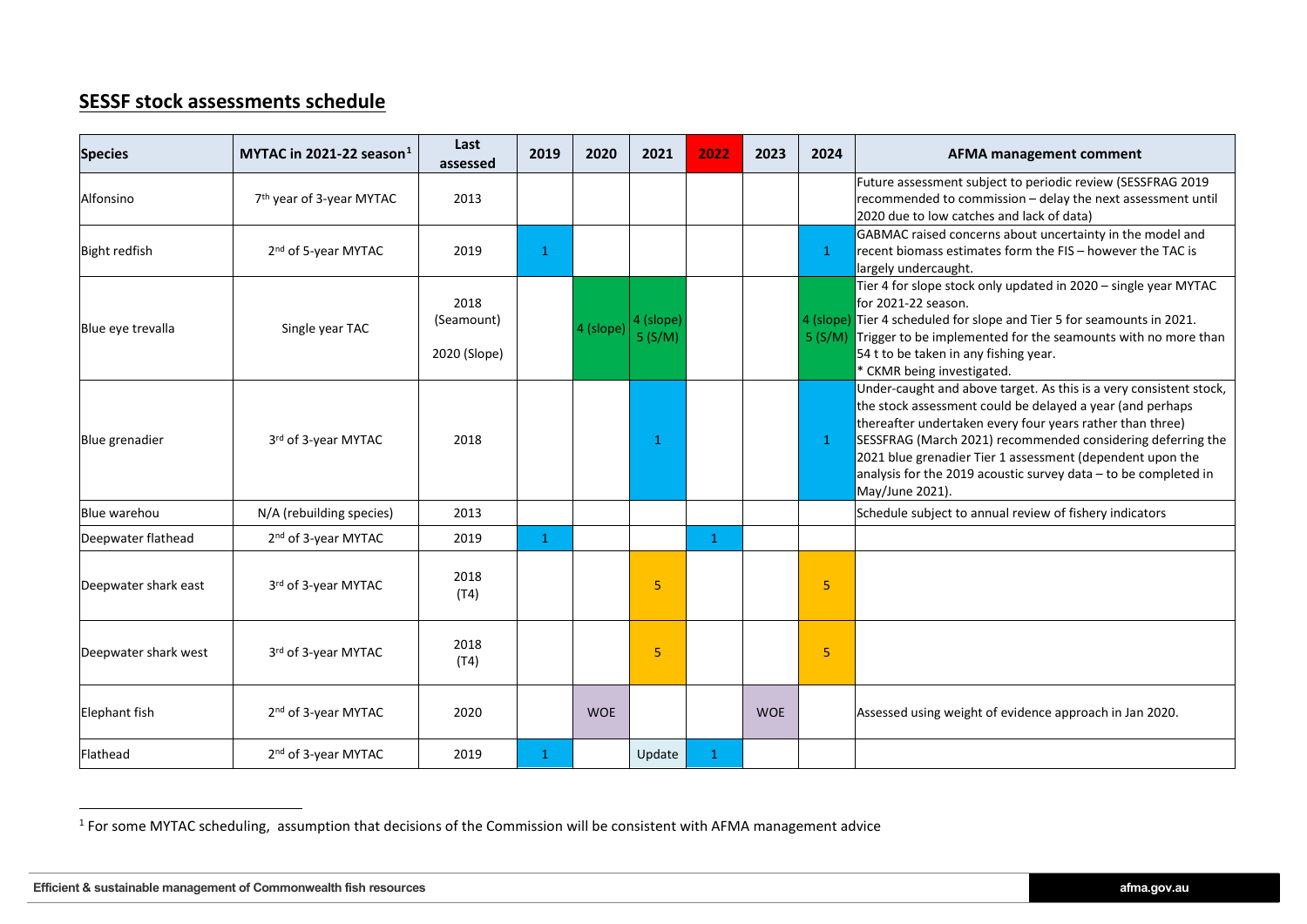<span id="page-14-0"></span>

| <b>Species</b>                        | MYTAC in 2021-22 season $1$        | Last<br>assessed | 2019           | 2020             | 2021           | 2022       | 2023           | 2024           | <b>AFMA management comment</b>                                                                                                                                                                                                                                                            |
|---------------------------------------|------------------------------------|------------------|----------------|------------------|----------------|------------|----------------|----------------|-------------------------------------------------------------------------------------------------------------------------------------------------------------------------------------------------------------------------------------------------------------------------------------------|
| Gemfish - east                        | N/A (rebuilding species)           | 2009             |                |                  |                | 1          |                | $\mathbf{1}$   | Schedule subject to annual review of fishery indicators.<br>SESSFRAG (March 2021) agreed to defer the eastern gemfish Tier<br>1 assessment to 2022, noting the large number of Tier 1<br>assessments scheduled for 2021.                                                                  |
| Gemfish - west                        | 2 <sup>nd</sup> of 3-year MYTAC    | 2019             | $\overline{4}$ |                  |                | Δ          |                |                | Moved to a Tier 4 for the CTS component of the stock. Stock<br>structure research has revealed evidence of genetically different<br>populations between the east and west (no gene flow), with a<br>mixing of the two stocks in western Bass Strait through to<br>Portland                |
| <b>Gummy shark</b>                    | 1 <sup>st</sup> of a 3-year MYTAC  | 2020             |                | 1                |                |            | $\mathbf{1}$   |                | The original schedule for assessment in 2019 was delayed to<br>2020. There was concern of insufficient new data to run an<br>updated assessment in 2019.                                                                                                                                  |
| Jackass morwong                       | 3rd of 3-year MYTAC                | 2018             |                |                  | $\mathbf{1}$   |            |                | $\mathbf{1}$   |                                                                                                                                                                                                                                                                                           |
| John dory                             | 3rd year of 3-year MYTAC           | 2020             |                | WOE <sup>2</sup> | $\overline{4}$ |            |                |                | A weight of evidence approach was used in 2020 given<br>uncertainty about the status of the stock during the default<br>reference period and whether CPUE is indexing stock abundance.<br>Scheduled for a Tier 4 in 2021, subject to resolving issues<br>regarding stock status abd CPUE. |
| Mirror dory                           | Single year TAC                    | 2020             | $\overline{4}$ | $\overline{a}$   | $\overline{4}$ | 4          | $\overline{4}$ | $\overline{4}$ | Annual assessment given the cyclical nature of stock abundance                                                                                                                                                                                                                            |
| Ocean perch                           | 1 <sup>st</sup> of 3-year MYTAC    | 2020             |                | 4                |                |            | $\overline{4}$ |                |                                                                                                                                                                                                                                                                                           |
| Orange roughy - south                 | N/A (rebuilding species)           | 2000             |                |                  |                |            |                |                | The Pedra Branca portion of the orange roughy was assessed as<br>part of the eastern stock.                                                                                                                                                                                               |
| Orange roughy - east                  | 4 <sup>th</sup> of a 3-year MYTAC  | 2017             |                |                  | $\mathbf{1}$   |            |                | $\mathbf{1}$   | SESSFRAG agreed to delay the assessment until 2021 to enable<br>further consideration of natural mortality.                                                                                                                                                                               |
| Orange roughy - west                  | N/A (rebuilding species)           | 2002             |                |                  |                |            |                |                | Limited effort, bycatch TAC and RCA                                                                                                                                                                                                                                                       |
| Orange roughy - Cascade<br>Plateau    | Single year TAC                    | 2009             |                |                  |                |            |                |                | Limited data. Acoustic survey scheduled for 2021.                                                                                                                                                                                                                                         |
| Orange roughy - Albany &<br>Esperence | N/A (rebuilding species)           | N/A              |                |                  |                |            |                |                | Limited effort, bycatch TAC                                                                                                                                                                                                                                                               |
| Oreo smooth - cascade                 | Long term TAC (catch<br>dependent) | 2010             |                |                  |                |            |                |                | Limited data                                                                                                                                                                                                                                                                              |
| Oreo smooth - other                   | Single year TAC                    | 2020             | <b>WOE</b>     | <b>WOE</b>       | <b>WOE</b>     | <b>WOE</b> | <b>WOE</b>     | <b>WOE</b>     |                                                                                                                                                                                                                                                                                           |
| Oreo basket                           | 1 <sup>st</sup> of a 3-year MYTAC  | 2020             |                | 4                |                |            | $\overline{4}$ |                |                                                                                                                                                                                                                                                                                           |

<sup>2</sup> Weight of evidence (WOE) adopted in 2020 due to concerns about the CPUE series.

 $\overline{a}$